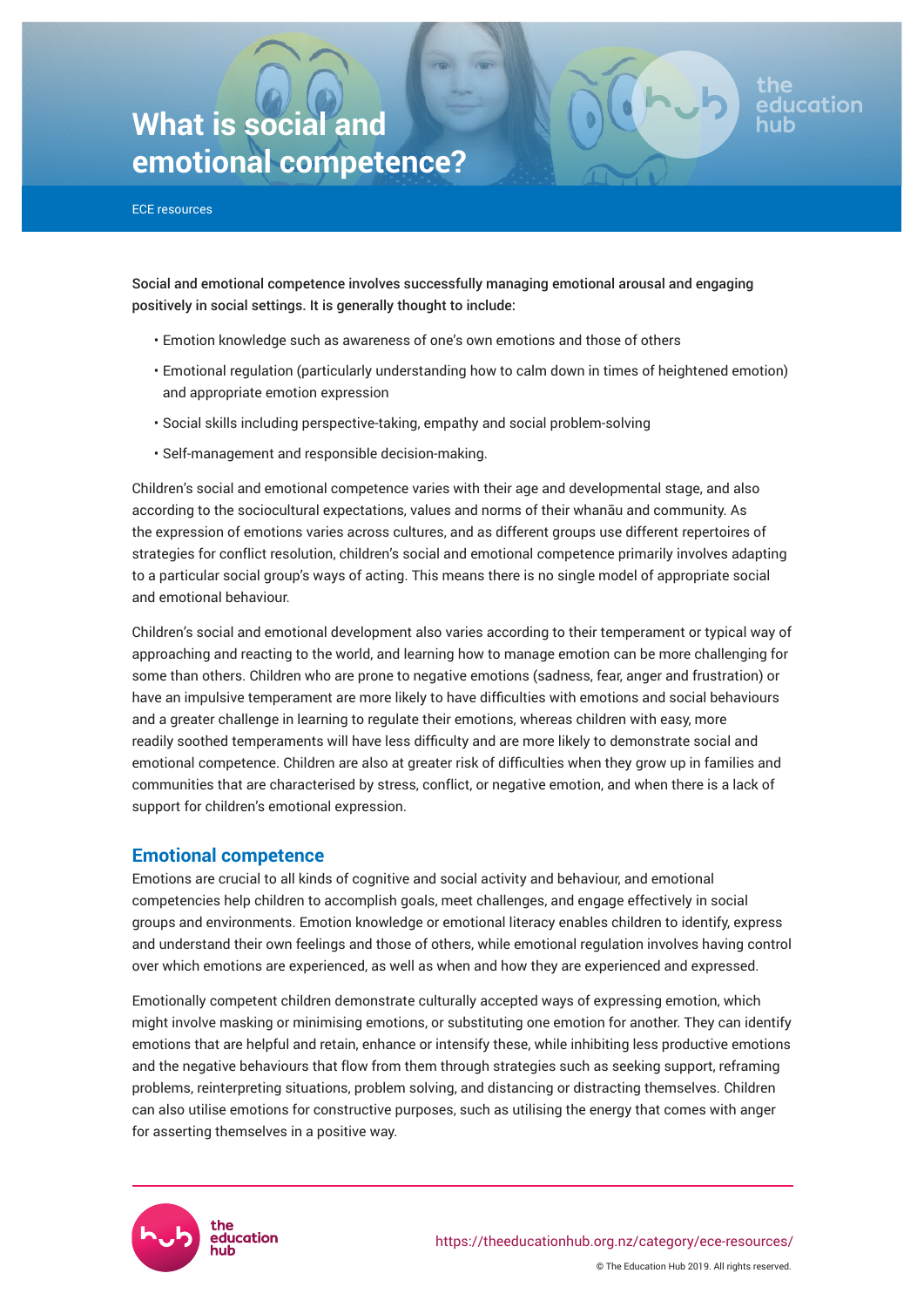#### **Social competence**

Social competence involves the use of a range of sophisticated skills for forming and positively managing social relationships and interactions with others. While these skills will vary according to the emphasis of children's home cultures, for example, in regard to behaviours such as self-assertion, independence and group participation, socially competent children are able to engage, sustain and elicit positive responses from other people. They are able to cooperate and work collaboratively in play and activity, with skills such as making suggestions for play and giving compliments, as well as sharing, turn-taking, and negotiation skills. Socially competent children are also able to solve social problems and manage conflict, through abilities to understand social situations, take other people's perspectives, and consider alternative solutions.

#### **Self-management**

Self-management refers to a set of cognitive skills that support learning, including focusing and maintaining attention, persevering, ignoring distractions, planning and decision-making, which work alongside emotional regulation (such as managing anxiety or boredom in relation to learning activities) and regulation of social interactions (such as seeking help when needed or avoiding invitations to negative behaviours). Self-management enables thoughtful behaviours and intentional decisions in a range of cognitive, social and emotional contexts.

Self-managing children pay attention to their own behaviour and employ appropriate and productive behaviours to engage in play, learning and interaction. They can suppress impulses long enough to consider the consequences of intended actions and possible alternatives, and engage in responsible decision-making by employing and reflecting upon constructive actions that take into account issues such as ethics, safety and social and cultural expectations. For example, self-regulated, self-managing children not only understand that they should use their words instead of hitting, but are able to do so in the heat of the moment.

# **How are social and emotional competencies interlinked?**

These emotional and social competencies are linked and often viewed as one integrated construct because

- Emotions motivate the use of skills for social competence and self-management
- Children learn about how to manage emotions through their social experiences and appropriate emotional expression is socially and culturally determined
- Children's emotional literacy and emotional regulation influence their success in social interactions
- Emotional regulation is important for effective social problem-solving
- Self-management involves understanding the emotions that occur in diverse interactions, as well as an ability to handle emotions in productive ways
- Self-management skills lead to improved social behaviour

Social and emotional competence and self-management all draw on children's **[executive function skills](https://theeducationhub.org.nz/category/ece-resources/executive-function-in-ece/)**  for self-control, working memory and flexibility that give children 'executive' control over attention, emotion, thinking and action. For example, skills for paying attention, for keeping track of what they are doing, or for remembering rules or conditions of activities and tasks are crucial for self-management but also for children to be able to engage effectively in social activities such as conversation and collaborative play.



© The Education Hub 2019. All rights reserved.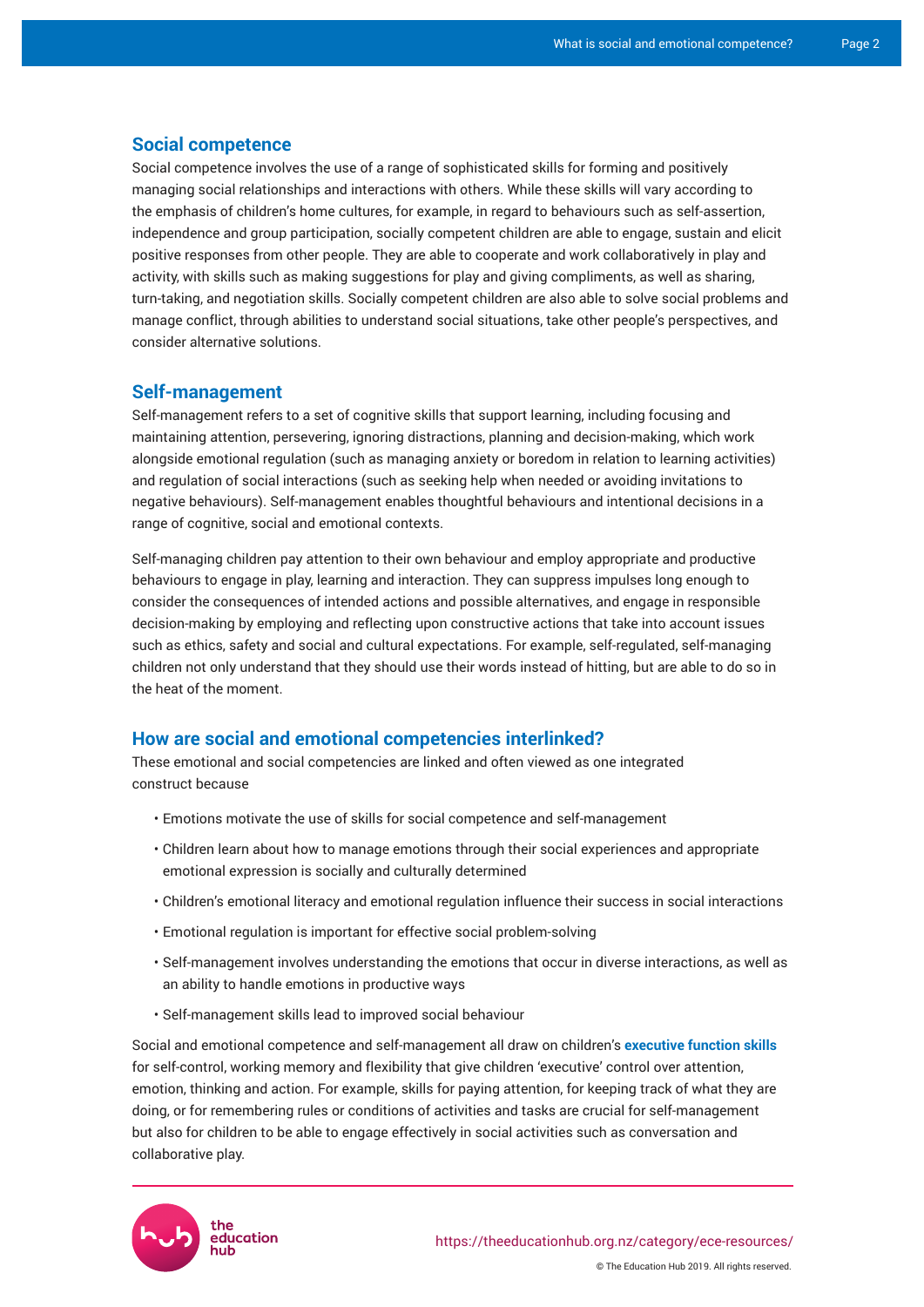## **Why is social and emotional competence important?**

Substantial research evidence links social and emotional competencies to better outcomes for children in a range of areas. For example, positive social interactions, self-control, emotion knowledge and regulatory skills, are associated with

- long-term positive social and health outcomes, including high self-esteem and positive mental health, wellbeing, happiness, higher rates of employment, quality of life and life satisfaction, as well as lower rates of school dropout, delinquency, criminal activity, substance abuse, and public assistance.
- positive peer relationships and better relationships with adults. Children with prosocial skills, selfregulation skills and good communication are more likely to be accepted and preferred by peers.
- health and wellbeing, as emotions influence physiological processes and interactions between neurological, endocrine, metabolic and immune systems.
- greater school readiness, positive attitudes and greater attachment towards school, and more positive transitions to school.
- greater success in learning and later school achievement, particularly in language, communication, literacy and numeracy. Five-year-olds' emotion knowledge predicts both social and academic achievement at age nine, and self-regulation skills more accurately predict reading and mathematics achievement in school than measures of IQ.

Children who struggle to deal with negative emotions and have difficulties eliciting positive interactions with others might not have the resources to focus on learning, and may avoid challenging learning activities. Difficulties regulating stress are related to mental and physical health issues such as a weakened immune system, depression and anxiety. In addition, feelings of stress or anxiety are found to reduce activity in areas of the brain responsible for higher-order thinking and learning and to disrupt cognitive processes such as focusing attention, problem solving, and social skills. Children who are unable to regulate their social and emotional behaviour experience greater peer rejection and social isolation, leading to low self-esteem and low motivation for learning, declining participation, a decrease in achievement, and later mental health issues and difficulties at school. However, there is strong evidence that **quality practices and effective interventions** in early childhood can help children improve their social, emotional and self-management skills.

## **Identifying social and emotional difficulties in early childhood**

Children's social and emotional competencies are constantly evolving, and the development of social and emotional skills is not uniform. However, some children have more difficulty than others in identifying emotions, interpreting social situations, responding appropriately and solving social problems such as conflict with a peer.

Signs of difficulties in emotional and behavioural self-regulation include difficulties with concentration, being uninterested in daily play and activity, or experiencing such intense feelings of sadness or anxiety that they are unable to move on. Children may show externalising behaviours, such as **throwing tantrums, aggression, and non-compliance**, or internalising behaviours such as being withdrawn, turning away from caregivers, and failing to show emotion. It is important to address self-regulation difficulties as they can disrupt learning and relationships and affect school readiness.

Some children may require a well-planned and intensive approach to learning social and emotional skills, but most difficulties can be improved by changes to teacher behaviours and practices rather than



© The Education Hub 2019. All rights reserved.